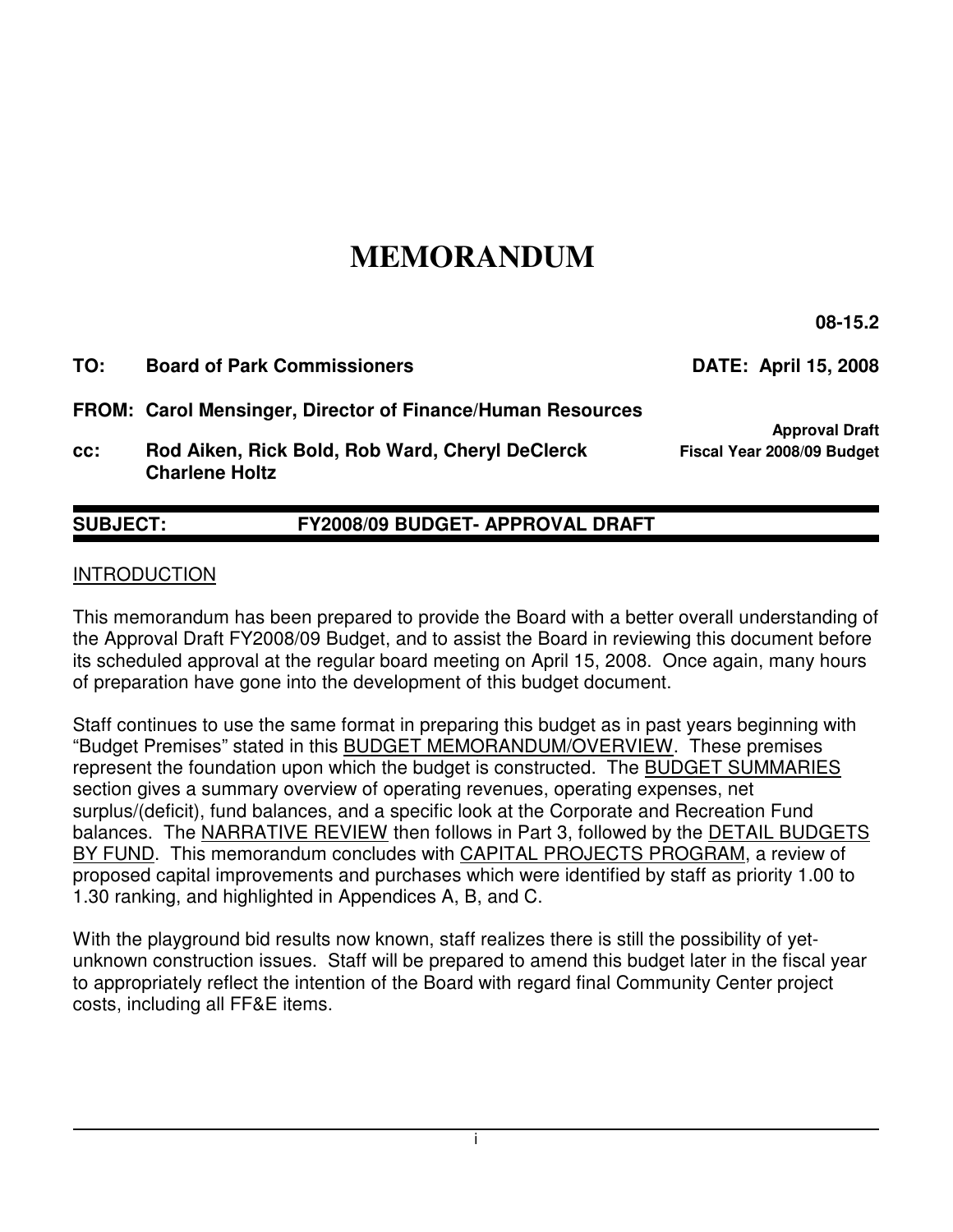## BUDGET PREMISES

The proposed Fiscal Year 2008/09 budget and capital improvement/project programs were developed based upon the following premises:

- 1. Continue to provide at least existing levels of service, and begin to provide the residents of the Glencoe Park District with new and increased levels of service in the newly renovated Community Center as well as other facilities and parks within the District.
- 2. The Park District adopted a Tax Levy Ordinance this past December in the amount of \$3,181,500 for tax year 2007 (Fiscal Year 2008/09). This operating levy represents a 6.01% increase over the previous year, and as in prior years, is intended to capture all new growth available in the midst of the tax cap. The levy ordinance also includes \$1,249,796 in debt service for principal and interest payments on the outstanding \$1.6 million bond issue for Watts Center renovation and the outstanding \$13.755 million bond issue for the Community Center Renovation Project.
- 3. Continue to maintain a Board-approved level of 20% in minimum annual operating reserve fund balances within both the Corporate Fund and Recreation Fund. Last year, fund balance levels exceeded the 25% level which allowed the Board to designate additional monies toward the Community Center renovation project. Staff feels it will be important to again build up fund balance reserves for future roof replacement on the Center.
- 4. The proposed capital program provides for the completion of necessary maintenance, improvements and equipment purchases. Staff recommends that the capital program include the following:
	- A. The Capital Projects Fund (65) be used to fund **\$698,815** in projects, of which **\$265,315** are carryover projects (those not completed in Fiscal Year 2007/08), **\$181,500** are new projects, **\$5,000** is a general contingency amount, **\$247,000** is a transfer to the Community Center Improvements Fund (67).
	- B. The **Corporate Fund** be used to fund **\$134,500** in **operational** capital improvements.
	- C. The **Recreation Fund** be used to fund **\$6,500** in **operational** capital improvements.
	- D. The **Liability Fund** will be used to fund **\$2,650** in safety-related **operational** capital improvements.
	- E. The **Community Center Renovation Project** be specifically identified according to funding source – Park District monies, bond proceeds, and donations. Each has been assigned its "own" department with the Fund (67). Since the First Draft, staff has also included an additional Contingency expense amount to include mandated changes per the Village permit process, and also removed a potential donor amount due to its current uncertainty. As a result, a surplus of only \$3,864 would remain as of February 28, 2009.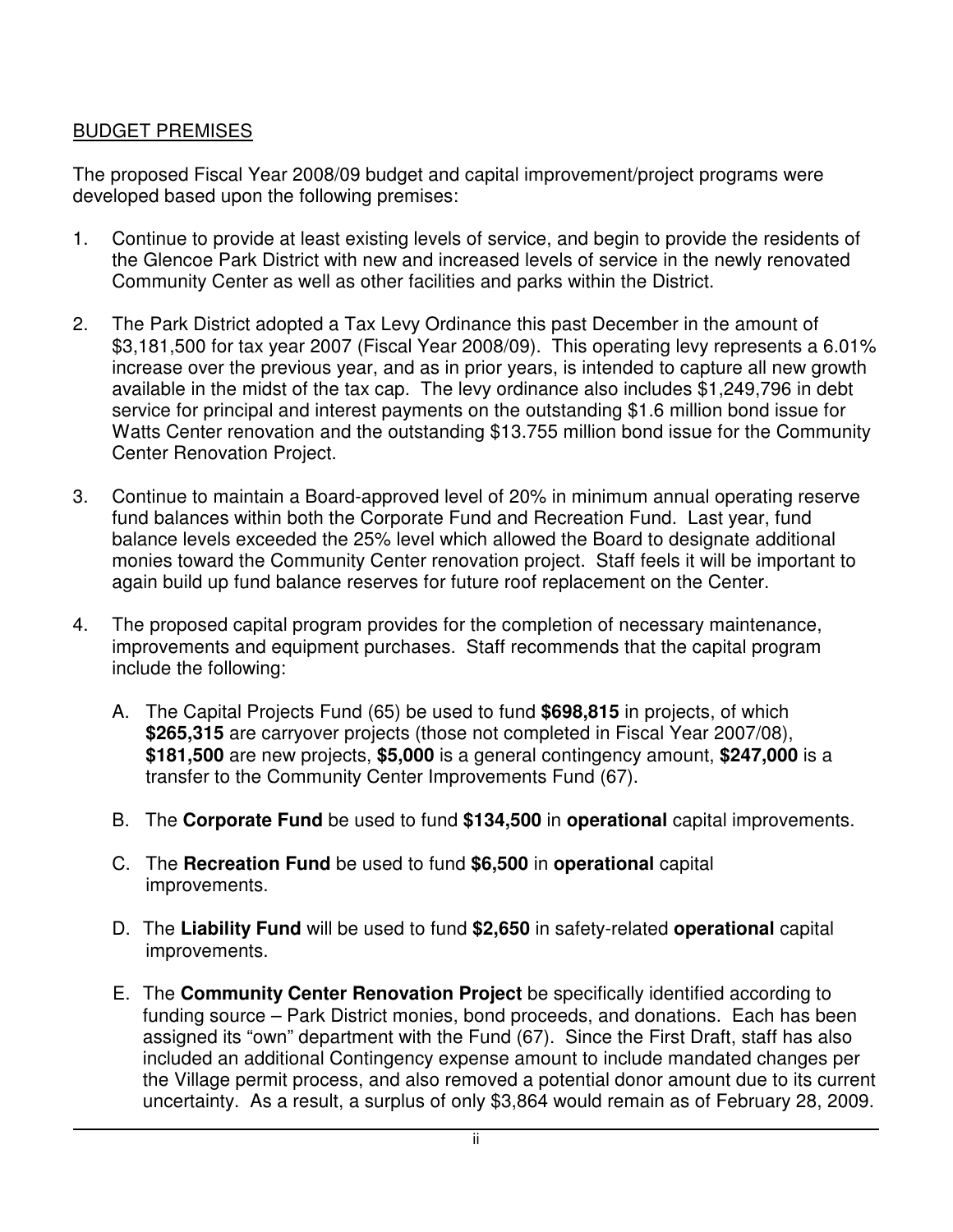- 5. A 4.0% merit pool was approved for Fiscal Year 2008/09; this pool is spread to all Grade 1 (full-time) employees excluding the Executive Director's position. The merit pool concept is based on past recommendations of the Executive Service Corps of Chicago that the pool should be approximately 1.5% - 2% above CPI. (The County Clerk used a 2.5% CPI factor for calculation of the tax cap in tax year 2007). This was included in the recently adopted 2007 Tax Levy Ordinance.
- 6. Accomplish #1-5 above, in accordance with the already adopted tax levy and the Park Board's historically expressed desire of maintaining the composite tax rate at a responsible level which is reflective of the community's preparedness to support local park and recreation services.

#### BUDGET SUMMARIES (Part 2)

This part provides a financial summary of all funds as related to:

| 1. Revenues                                  | $(Table$ I) |
|----------------------------------------------|-------------|
| 2. Expenditures                              | (Table II)  |
| 3. Net Surplus/(Deficit)                     | (Table III) |
| 4. Fund Balances                             | (Table IV)  |
| 5 Corporato and Poercation Fund Balance Summ |             |

- 5. Corporate and Recreation Fund Balance Summaries
- 6. Summary of Recreation Program By Program Category
- 7. Overview of Recreation Fund Budget

As of **February 29, 2008**, the projected **Designated Operating Fund Balance in Corporate Fund** of **\$1,187,508** meets the reserve guidelines of 20% of operating expenditures. The Medical Insurance Reserve has a current balance of \$34,300, and is a part of the total fund balance.

As of **February 29, 2008**, the projected **Designated Operating Fund Balance in Recreation Fund** of **\$1,035,138** nearly meets the reserve guideline of 20% of operating expenditures.

As of **February 28, 2009**, given that budget projections are accurate, the operating fund balance in the Corporate Fund will be **\$614,573**, and in the Recreation Fund, it will be **\$647,609**, both at or near the 20% recommended reserve guideline.